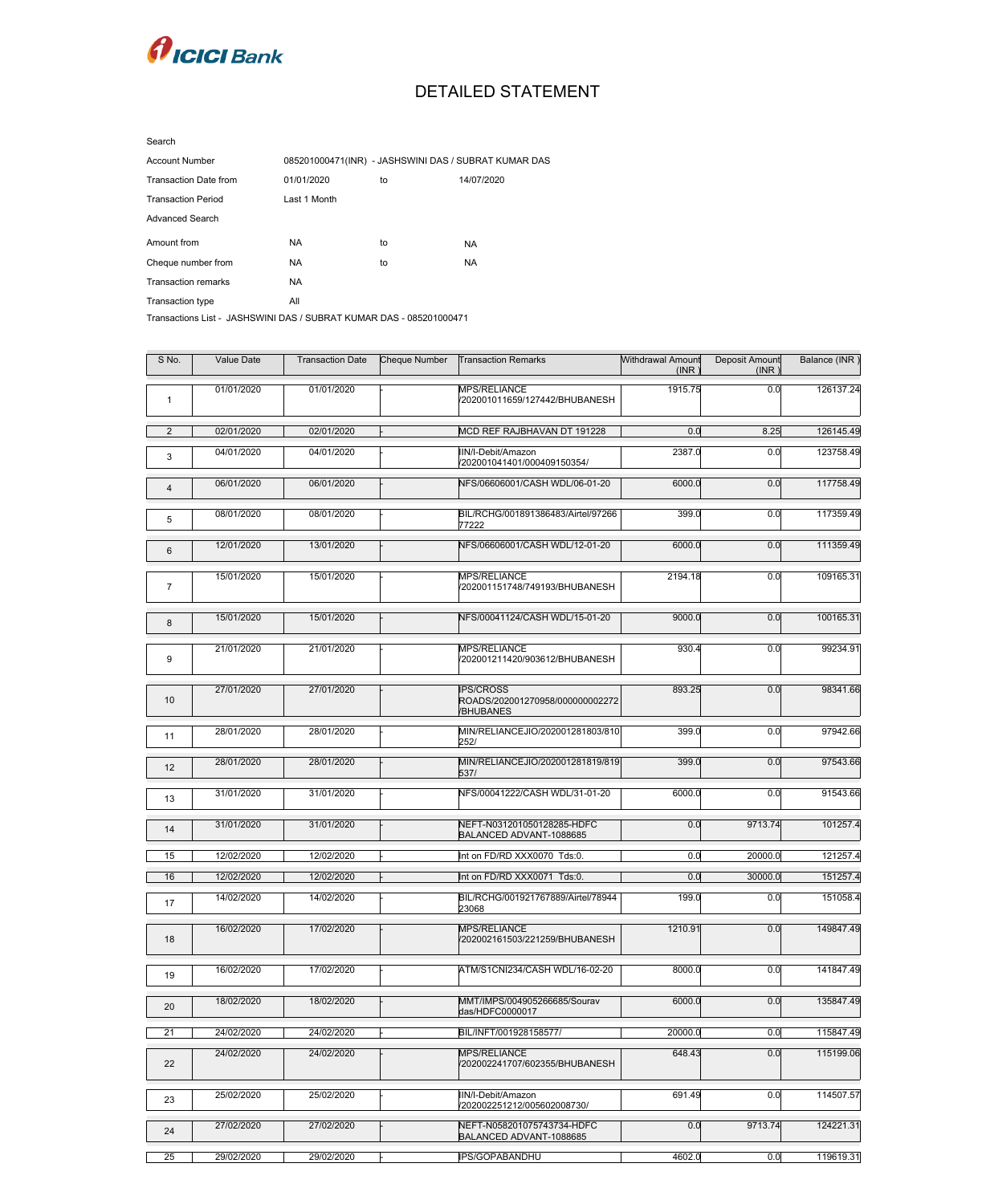

| 26 | 03/03/2020 | 03/03/2020 | BIL/RCHG/001935735390/Airtel/97266<br>77222                             | 399.0            | 0.0     | 119220.31 |
|----|------------|------------|-------------------------------------------------------------------------|------------------|---------|-----------|
| 27 | 03/03/2020 | 03/03/2020 | MMT/IMPS/006316560634/Sourav<br>das/HDFC0000017                         | 3000.0           | 0.0     | 116220.31 |
| 28 | 05/03/2020 | 05/03/2020 | MMT/IMPS/006523829947/511061<br>511061/ to JASHSWINI                    | 0.0              | 1.0     | 116221.31 |
| 29 | 07/03/2020 | 07/03/2020 | IIN/I-Debit/Amazon<br>V202003070858/006701002960/                       | 399.0            | 0.0     | 115822.31 |
| 30 | 11/03/2020 | 11/03/2020 | BIL/INFT/001943350688/NA/                                               | 0.0              | 40000.0 | 155822.31 |
| 31 | 11/03/2020 | 11/03/2020 | BIL/INFT/001943356376/                                                  | 40000.0          | 0.0     | 115822.31 |
| 32 | 13/03/2020 | 13/03/2020 | MPS/RELIANCE<br>/202003131144/817393/BHUBANESH                          | 1488.99          | 0.0     | 114333.32 |
| 33 | 13/03/2020 | 13/03/2020 | IIN/I-Debit/MODICARE<br>LI/202003131153/007302006038/                   | 1123.0           | 0.0     | 113210.32 |
| 34 | 13/03/2020 | 13/03/2020 | BIL/RCHG/001945643070/Videocon<br>D/178938145                           | 2500.0           | 0.0     | 110710.32 |
| 35 | 16/03/2020 | 16/03/2020 | <b>MPS/RELIANCE</b><br>/202003161953/601367/BHUBANESH                   | 3459.02          | 0.0     | 107251.3  |
| 36 | 17/03/2020 | 17/03/2020 | IIN/I-Debit/Amazon in<br>B/202003171335/007710008264/                   | 900.0            | 0.0     | 106351.3  |
| 37 | 18/03/2020 | 18/03/2020 | <b>IPS/SAI ADHAR</b><br>F/202003182123/000000003905/BHUB<br><b>ANES</b> | 692.0            | 0.0     | 105659.3  |
| 38 | 19/03/2020 | 19/03/2020 | IIN/Amazon<br>/202003191655/031911814717/                               | 824.0            | 0.0     | 104835.3  |
| 39 | 19/03/2020 | 19/03/2020 | NEFT-N079201098935163-HDFC<br>BALANCED ADVANT-1088685                   | 0.0              | 9713.74 | 114549.04 |
| 40 | 23/03/2020 | 23/03/2020 | MPS/RELIANCE<br>/202003231143/485586/BHUBANESH                          | 1738.72          | 0.0     | 112810.32 |
| 41 | 29/03/2020 | 30/03/2020 | 085201000471:Int.Pd:31-12-2019 to<br>29-03-2020                         | $\overline{0.0}$ | 989.0   | 113799.32 |
| 42 | 11/04/2020 | 13/04/2020 | MMT/IMPS/010211504448/Bibudha<br>Ra/PUNB0418800                         | 5000.0           | 0.0     | 108799.32 |
| 43 | 25/04/2020 | 27/04/2020 | MPS/RELIANCE<br>V202004251256/225647/BHUBANESH                          | 3309.9           | 0.0     | 105489.42 |
| 44 | 25/04/2020 | 27/04/2020 | NFS/00041423/CASH WDL/25-04-20                                          | 5300.0           | 0.0     | 100189.42 |
| 45 | 27/04/2020 | 27/04/2020 | BIL/RCHG/001974409433/Airtel/97266<br>77222                             | 558.0            | 0.0     | 99631.42  |
| 46 | 27/04/2020 | 27/04/2020 | IPS REF DT 25 04 2020 031737<br>Amazon                                  | 0.0              | 824.0   | 100455.42 |
| 47 | 02/05/2020 | 02/05/2020 | NEFT-N123201126431307-HDFC<br>BALANCED ADVANT-1088685                   | 0.0              | 6485.97 | 106941.39 |
| 48 | 09/05/2020 | 11/05/2020 | MMT/IMPS/013001893495/19383691<br>193836/ to JASHSWIN                   | 0.0              | 1.0     | 106942.39 |
| 49 | 09/05/2020 | 11/05/2020 | MPS/RELIANCE<br>FR/202005091358/665692/BHUBANES                         | 2479.99          | 0.0     | 104462.4  |
| 50 | 09/05/2020 | 11/05/2020 | NFS/09026002/CASH WDL/09-05-20                                          | 6000.0           | 0.0     | 98462.4   |
| 51 | 12/05/2020 | 12/05/2020 | Int on FD/RD XXX0070 Tds:0.                                             | 0.0              | 20000.0 | 118462.4  |
| 52 | 12/05/2020 | 12/05/2020 | Int on FD/RD XXX0071 Tds:0.                                             | 0.0              | 30000.0 | 148462.4  |
| 53 | 24/05/2020 | 25/05/2020 | NFS/00041460/CASH WDL/24-05-20                                          | 9000.0           | 0.0     | 139462.4  |
| 54 | 01/06/2020 | 01/06/2020 | NEFT-N153201147320144-HDFC<br>BALANCED ADVANT-1088685                   | 0.0              | 6665.97 | 146128.37 |
| 55 | 06/06/2020 | 06/06/2020 | NFS/00041124/CASH WDL/06-06-20                                          | 8400.0           | 0.0     | 137728.37 |
| 56 | 08/06/2020 | 08/06/2020 | BIL/RCHG/002004420702/Airtel/78944<br>23068                             | 98.0             | 0.0     | 137630.37 |
| 57 | 08/06/2020 | 08/06/2020 | <b>BIL/REVERSAL-</b><br>002004420702/PREPAID RECHARGE<br><b>FACILI</b>  | 0.0              | 98.0    | 137728.37 |
| 58 | 12/06/2020 | 12/06/2020 | MIN/WINHOST<br>COM/202006121705/200482/                                 | 1250.09          | 0.0     | 136478.28 |
| 59 | 12/06/2020 | 12/06/2020 | MIN/WINHOST<br>COM/202006121708/202373/                                 | 1250.09          | 0.0     | 135228.19 |
| 60 | 12/06/2020 | 12/06/2020 | MIN/WINHOST<br>COM/202006121720/600339/                                 | 1250.09          | 0.0     | 133978.1  |
| 61 | 13/06/2020 | 15/06/2020 | UPI/016511006727/UPI/billdesk.relian/l<br>CICI Bank                     | 125.0            | 0.0     | 133853.1  |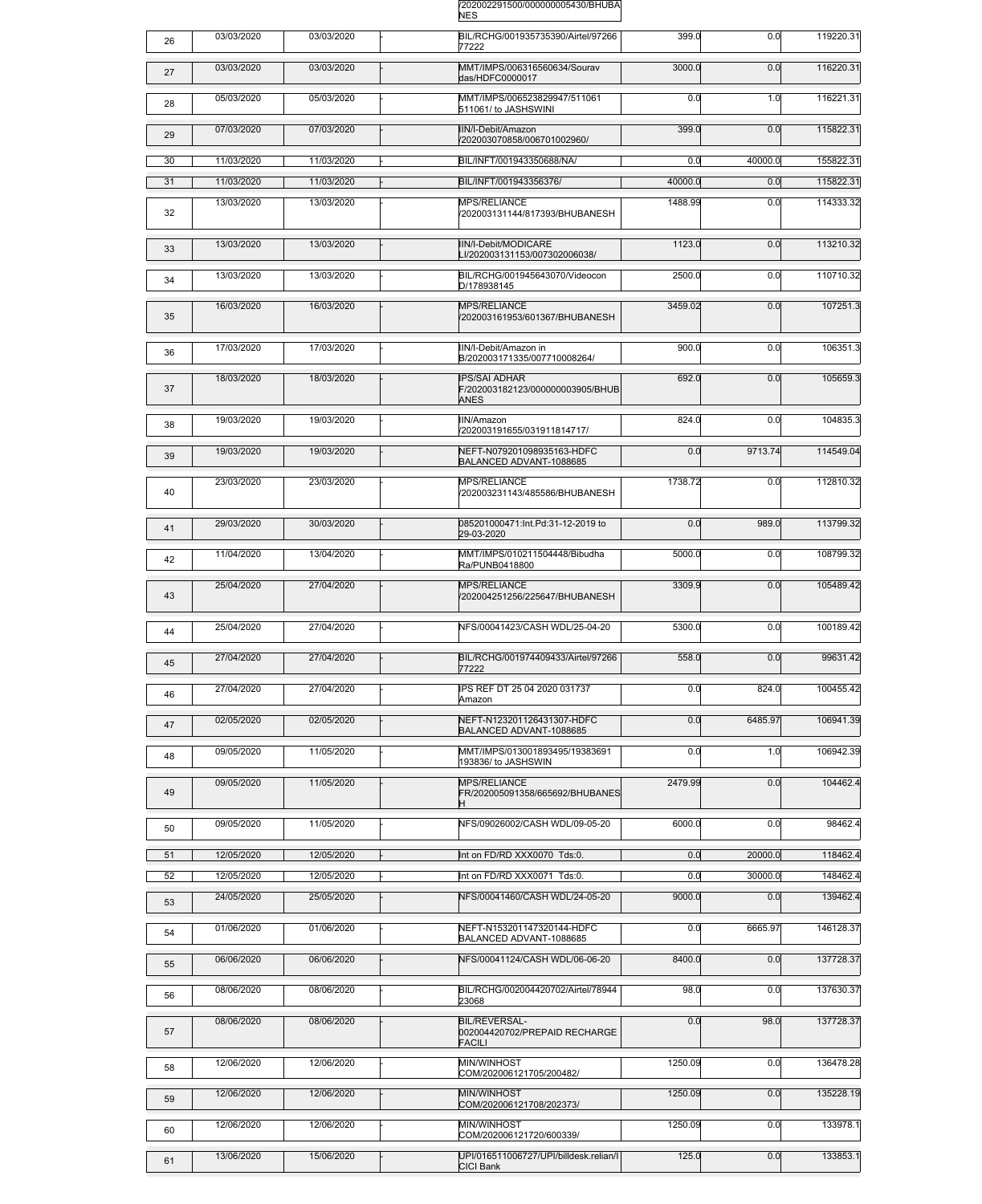| 62  | 14/06/2020 | 15/06/2020 | MIN/WINHOST<br>COM/202006140813/400638/                | 1256.22 | 0.0     | 132596.88 |
|-----|------------|------------|--------------------------------------------------------|---------|---------|-----------|
| 63  | 14/06/2020 | 15/06/2020 | MIN/WINHOST<br>COM/202006141400/201769/                | 1256.22 | 0.0     | 131340.66 |
| 64  | 15/06/2020 | 15/06/2020 | MIN/WINHOST<br>COM/202006142358/202647/                | 1256.22 | 0.0     | 130084.44 |
| 65  | 15/06/2020 | 15/06/2020 | MIN/WINHOST<br>COM/202006151951/402470/                | 1256.22 | 0.0     | 128828.22 |
| 66  | 15/06/2020 | 15/06/2020 | MIN/WINHOST<br>COM/202006152021/602538/                | 1256.22 | 0.0     | 127572.0  |
| 67  | 15/06/2020 | 15/06/2020 | MIN/WINHOST<br>COM/202006152047/001310/                | 1256.22 | 0.0     | 126315.78 |
| 68  | 15/06/2020 | 15/06/2020 | MIN/WINHOST<br>COM/202006152200/600639/                | 1256.22 | 0.0     | 125059.56 |
| 69  | 16/06/2020 | 16/06/2020 | MIN/WINHOST<br>COM/202006160532/402767/                | 1256.22 | 0.0     | 123803.34 |
| 70  | 16/06/2020 | 16/06/2020 | MIN/WINHOST<br>COM/202006160639/402926/                | 1256.22 | 0.0     | 122547.12 |
| 71  | 16/06/2020 | 16/06/2020 | MIN/WINHOST<br>COM/202006160700/200061/                | 1256.22 | 0.0     | 121290.9  |
| 72  | 16/06/2020 | 16/06/2020 | MIN/WINHOST<br>COM/202006160939/002438/                | 1256.22 | 0.0     | 120034.68 |
| 73  | 16/06/2020 | 16/06/2020 | MIN/WINHOST<br>COM/202006161159/403355/                | 1256.22 | 0.0     | 118778.46 |
| 74  | 16/06/2020 | 16/06/2020 | MIN/WINHOST<br>COM/202006161210/000194/                | 1256.22 | 0.0     | 117522.24 |
| 75  | 16/06/2020 | 16/06/2020 | MIN/WINHOST<br>COM/202006162142/403278/                | 1255.38 | 0.0     | 116266.86 |
| 76  | 16/06/2020 | 16/06/2020 | MIN/WINHOST<br>COM/202006162144/404271/                | 1255.38 | 0.0     | 115011.48 |
| 77  | 16/06/2020 | 16/06/2020 | MIN/WINHOST<br>COM/202006162146/404284/                | 1255.38 | 0.0     | 113756.1  |
| 78  | 16/06/2020 | 16/06/2020 | MIN/WINHOST<br>COM/202006162150/403313/                | 1255.38 | 0.0     | 112500.72 |
| 79  | 18/06/2020 | 18/06/2020 | Dt:14/06/20 WINHOST.COM                                | 1.56    | 0.0     | 112499.16 |
| 80  | 18/06/2020 | 18/06/2020 | Dt:12/06/20 WINHOST.COM                                | 7.45    | 0.0     | 112491.71 |
| 81  | 18/06/2020 | 18/06/2020 | Dt:12/06/20 WINHOST.COM                                | 7.45    | 0.0     | 112484.26 |
| 82  | 18/06/2020 | 18/06/2020 | Dt:12/06/20 WINHOST.COM                                | 7.45    | 0.0     | 112476.81 |
| 83  | 19/06/2020 | 19/06/2020 | Dt:14/06/20 WINHOST.COM                                | 0.09    | 0.0     | 112476.72 |
| 84  | 19/06/2020 | 19/06/2020 | Dt:14/06/20 WINHOST.COM                                | 0.09    | 0.0     | 112476.63 |
| 85  | 19/06/2020 | 19/06/2020 | BIL/RCHG/002011348509/Airtel/78944<br>23068            | 48.0    | 0.0     | 112428.63 |
| 86  | 20/06/2020 | 20/06/2020 | Dt:15/06/20 WINHOST.COM                                | 4.88    | 0.0     | 112423.75 |
| 87  | 20/06/2020 | 20/06/2020 | Dt:15/06/20 WINHOST.COM                                | 4.88    | 0.0     | 112418.87 |
| 88  | 20/06/2020 | 20/06/2020 | Dt:15/06/20 WINHOST.COM                                | 4.88    | 0.0     | 112413.99 |
| 89  | 20/06/2020 | 20/06/2020 | Dt:16/06/20 WINHOST.COM                                | 4.88    | 0.0     | 112409.11 |
| 90  | 20/06/2020 | 20/06/2020 | Dt:16/06/20 WINHOST.COM                                | 4.88    | 0.0     | 112404.23 |
| 91  | 20/06/2020 | 20/06/2020 | Dt:16/06/20 WINHOST.COM                                | 4.88    | 0.0     | 112399.35 |
| 92  | 20/06/2020 | 20/06/2020 | Dt:16/06/20 WINHOST.COM                                | 4.88    | 0.0     | 112394.47 |
| 93  | 20/06/2020 | 20/06/2020 | Dt:15/06/20 WINHOST.COM                                | 4.88    | 0.0     | 112389.59 |
| 94  | 20/06/2020 | 20/06/2020 | Dt:16/06/20 WINHOST.COM                                | 4.88    | 0.0     | 112384.71 |
| 95  | 20/06/2020 | 20/06/2020 | Dt:16/06/20 WINHOST.COM                                | 4.88    | 0.0     | 112379.83 |
| 96  | 22/06/2020 | 22/06/2020 | Dt:16/06/20 WINHOST.COM                                | 6.45    | 0.0     | 112373.38 |
| 97  | 22/06/2020 | 22/06/2020 | Dt:16/06/20 WINHOST.COM                                | 6.45    | 0.0     | 112366.93 |
| 98  | 22/06/2020 | 22/06/2020 | Dt:16/06/20 WINHOST.COM                                | 6.45    | 0.0     | 112360.48 |
| 99  | 22/06/2020 | 22/06/2020 | Dt:16/06/20 WINHOST.COM                                | 6.45    | 0.0     | 112354.03 |
| 100 | 23/06/2020 | 23/06/2020 | NACH AD RTN CHRG~IPRULI~25M<br>AY20~090dd68~21019512GS | 590.0   | 0.0     | 111764.03 |
| 101 | 23/06/2020 | 23/06/2020 | BIL/RCHG/002013853035/Airtel/97266<br>77222            | 399.0   | 0.0     | 111365.03 |
| 102 | 26/06/2020 | 26/06/2020 | BIL/INFT/002015381789/NA/                              | 0.0     | 4500.0  | 115865.03 |
| 103 | 28/06/2020 | 29/06/2020 | 085201000471:Int.Pd:30-03-2020 to<br>28-06-2020        | 0.0     | 973.0   | 116838.03 |
| 104 | 30/06/2020 | 30/06/2020 | NEFT-N182201171717679-HDFC<br>BALANCED ADVANT-1088685  | 0.0     | 6666.97 | 123505.0  |
| 105 | 30/06/2020 | 30/06/2020 | IIN/I-Debit/Amazon<br>/202006301322/018201008388/      | 11094.0 | 0.0     | 112411.0  |
| 106 | 01/07/2020 | 01/07/2020 | IIN/I-Debit/Amazon                                     | 461.0   | 0.0     | 111950.0  |